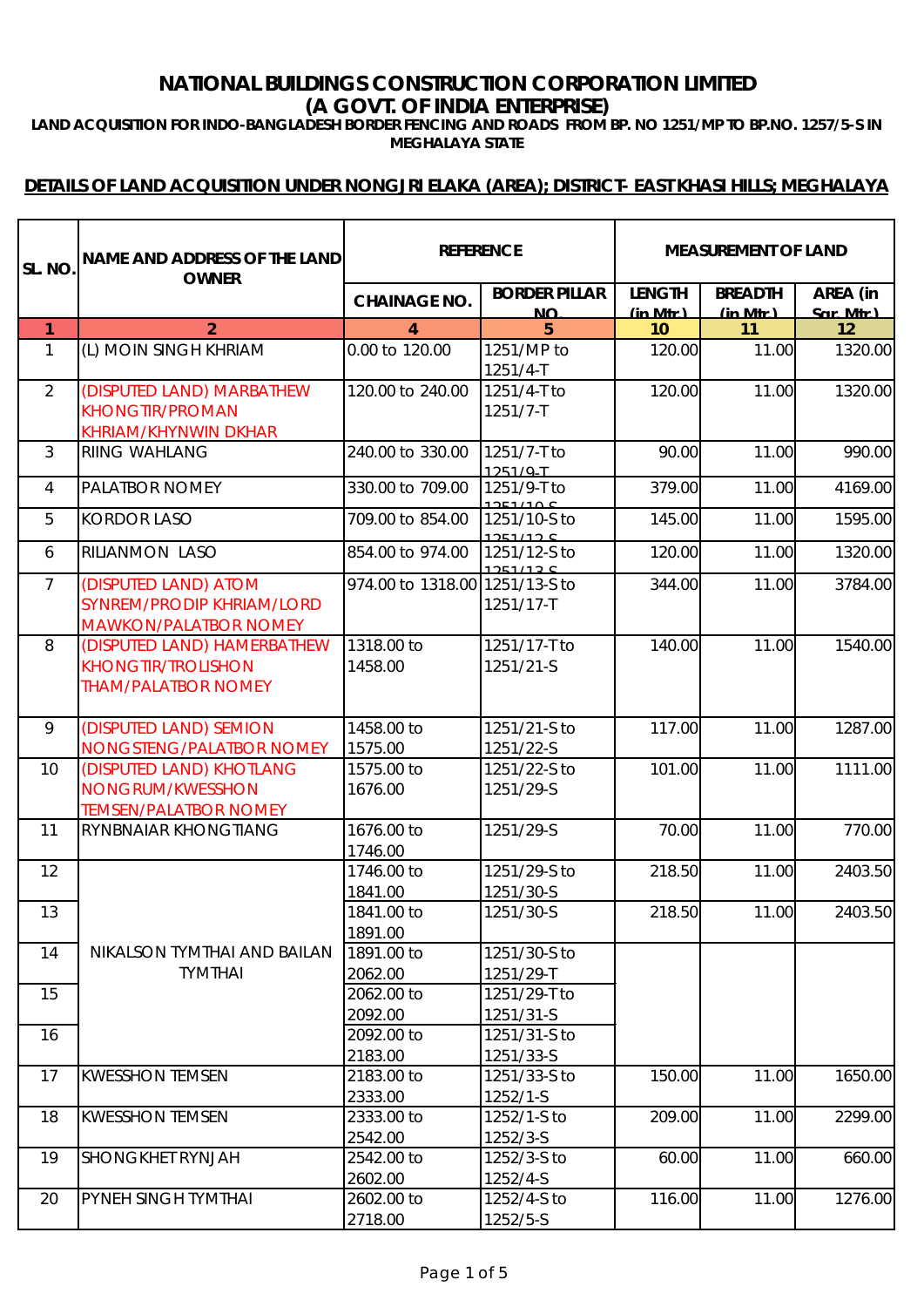**LAND ACQUISITION FOR INDO-BANGLADESH BORDER FENCING AND ROADS FROM BP. NO 1251/MP TO BP.NO. 1257/5-S IN MEGHALAYA STATE**

| <b>SL. NO</b>  | NAME AND ADDRESS OF THE LAND<br><b>OWNER</b>                                       | <b>REFERENCE</b>      |                                   | <b>MEASUREMENT OF LAND</b> |                            |                      |
|----------------|------------------------------------------------------------------------------------|-----------------------|-----------------------------------|----------------------------|----------------------------|----------------------|
|                |                                                                                    | <b>CHAINAGE NO.</b>   | <b>BORDER PILLAR</b><br><b>NO</b> | <b>LENGTH</b><br>(in Mtr)  | <b>BREADTH</b><br>(in Mtr) | AREA (in<br>Sar Mtr) |
| $\overline{1}$ | $\overline{2}$                                                                     | 4                     | 5                                 | 10                         | 11                         | 12                   |
| 21             | (DISPUTED LAND) ATOM<br><b>SYNREM/PYNEH SINGH</b><br><b>TYMTHAI/KLENTIMON LASO</b> | 2718.00 to<br>2905.00 | 1252/5-S                          | 187.00                     | 11.00                      | 2057.00              |
| 22             | <b>KLENTIMON LASO</b>                                                              | 2905.00 to<br>2993.00 | 1252/5-S to<br>1252/6-S           | 88.00                      | 11.00                      | 968.00               |
| 23             | PELAMON KHONSIT                                                                    | 2993.00 to<br>3248.00 | 1252/6-S to<br>1252/9-S           | 255.00                     | 11.00                      | 2805.00              |
| 24             | <b>BOMLET TENSEN</b>                                                               | 3248.00 to<br>3338.00 | 1252/9-S to<br>1252/10-S          | 90.00                      | 11.00                      | 990.00               |
| 25             | <b>BADON LASO</b>                                                                  | 3338.00 to<br>3398.00 | 1252/10-S                         | 60.00                      | 11.00                      | 660.00               |
| 26             | <b>KRIMTIMON KHONGMAWPAT</b>                                                       | 3398.00 to<br>3458.00 | 1252/10-S to<br>1252/11-S         | 60.00                      | 11.00                      | 660.00               |
| 27             | PHERLIMON KHONGSDIR                                                                | 3458.00 to<br>3562.00 | 1252/11-S to<br>1253/MP           | 104.00                     | 11.00                      | 1144.00              |
| 28             | <b>BRINGTON SIEJ</b>                                                               | 3562.00 to<br>3621.00 | 1253/MP to<br>1253/1-S            | 59.00                      | 11.00                      | 649.00               |
| 29             | <b>PROMAN KHRIAM</b>                                                               | 3621.00 to<br>3699.00 | 1253/1-S to<br>1253/2-S           | 78.00                      | 11.00                      | 858.00               |
| 30             | <b>MYNJUR KHONGNONGBEH</b>                                                         | 3699.00 to<br>3765.00 | 1253/2-S to<br>1253/5-T           | 66.00                      | 11.00                      | 726.00               |
| 31             | <b>MARBOR THAM</b>                                                                 | 3765.00 to<br>3819.00 | 1253/5-T to<br>1253/9-T           | 54.00                      | 11.00                      | 594.00               |
| 32             | <b>BEBI KHONGPHAI</b>                                                              | 3819.00 to<br>3872.00 | 1253/9-T to<br>1253/12-T          | 53.00                      | 11.00                      | 583.00               |
| 33             | <b>SERIOUS RYNJAH</b>                                                              | 3872.00 to<br>3878.00 | 1253/12-T to<br>1253/4-S          | 6.00                       | 11.00                      | 66.00                |
| 34             | <b>DRESSMON KHONGTIR</b>                                                           | 3878.00 to<br>3890.00 | 1253/4-S to<br>1253/13-T          | 12.00                      | 11.00                      | 132.00               |
| 35             | <b>SERIOUS RYNJAH</b>                                                              | 3890.00 to<br>3934.00 | 1253/13-T to<br>1253/5-S          | 44.00                      | 11.00                      | 484.00               |
| 36             | RESTARWALL LASO                                                                    | 3934.00 to<br>4008.00 | 1253/5-S to<br>1253/16-T          | 74.00                      | 11.00                      | 814.00               |
| 37             | <b>RIKER LASO</b>                                                                  | 4008.00 to<br>4061.00 | 1253/16-T to<br>1253/17-T         | 53.00                      | 11.00                      | 583.00               |
| 38             | <b>RIKER LASO</b>                                                                  | 4061.00 to<br>4080.00 | 1253/17-T to<br>1253/18-T         | 19.00                      | 11.00                      | 209.00               |
| 39             | <b>RIKER LASO</b>                                                                  | 4080.00 to<br>4128.00 | 1253/18-T to<br>1253/22-T         | 48.00                      | 11.00                      | 528.00               |
| 40             | <b>SHANBOR JAKTUNG</b>                                                             | 4128.00 to<br>4170.00 | 1253/22-T to<br>1253/7-S          | 42.00                      | 11.00                      | 462.00               |
| 41             | <b>MORJINA KHONGTIR</b>                                                            | 4170.00 to<br>4282.00 | 1253/7-S to<br>1253/9-S           | 112.00                     | 11.00                      | 1232.00              |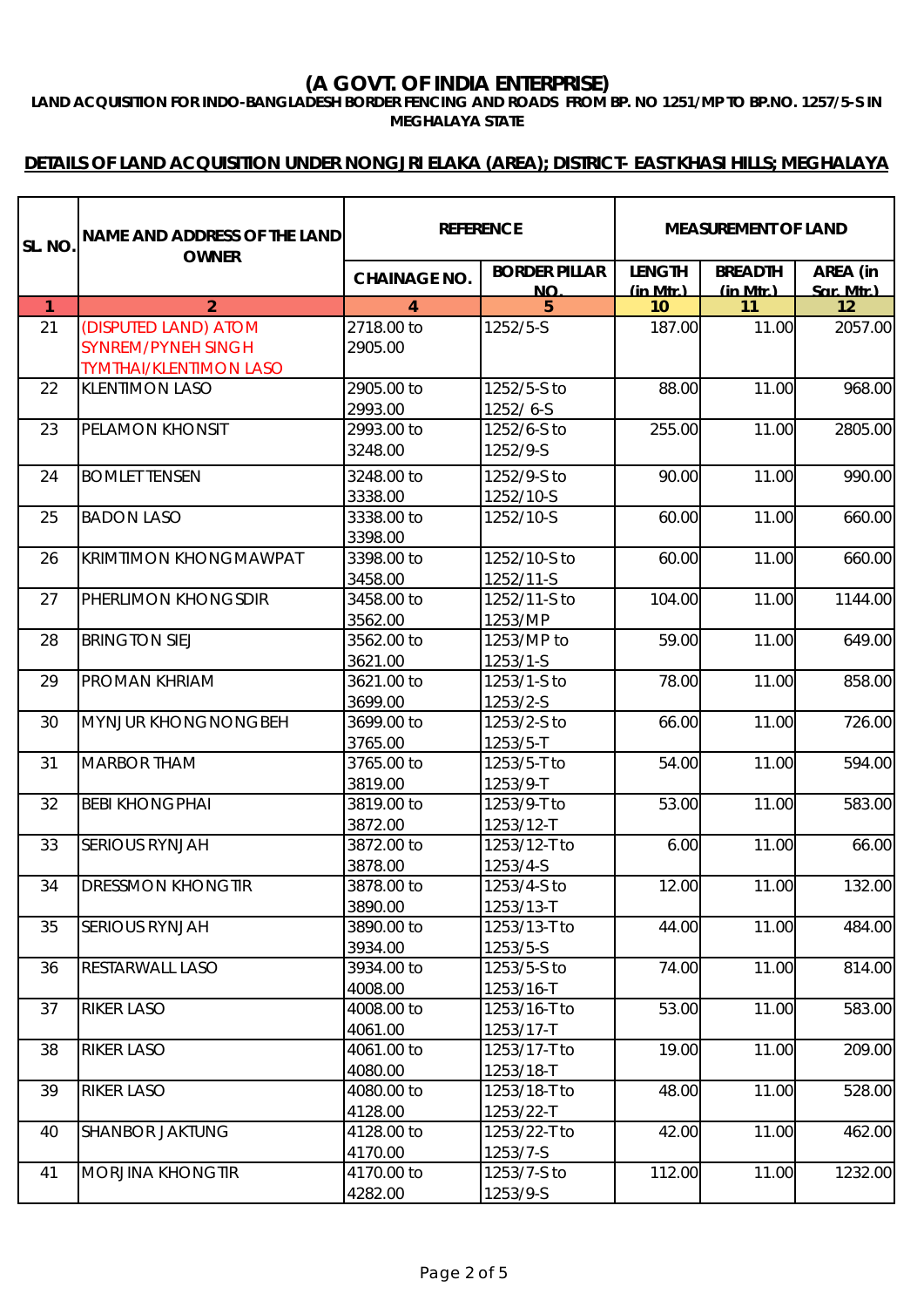**LAND ACQUISITION FOR INDO-BANGLADESH BORDER FENCING AND ROADS FROM BP. NO 1251/MP TO BP.NO. 1257/5-S IN MEGHALAYA STATE**

| Isl. No      | NAME AND ADDRESS OF THE LAND<br><b>OWNER</b> | <b>REFERENCE</b>               |                            | <b>MEASUREMENT OF LAND</b>  |                                 |                      |
|--------------|----------------------------------------------|--------------------------------|----------------------------|-----------------------------|---------------------------------|----------------------|
|              |                                              | <b>CHAINAGE NO.</b>            | <b>BORDER PILLAR</b><br>NΩ | <b>LENGTH</b><br>$(in$ Mtr) | <b>BREADTH</b><br>$(in$ Mtr $)$ | AREA (in<br>Sar Mtr) |
| $\mathbf{1}$ | $\overline{2}$                               | 4                              | 5                          | 10                          | 11                              | 12                   |
| 42           | <b>KHRIMTIMON KHONGMAWPAT</b>                | 4282.00 to                     | 1253/9-S to                | 348.00                      | 11.00                           | 3828.00              |
|              |                                              | 4630.00                        | 1254/MP                    |                             |                                 |                      |
| 43           | <b>ATTLEE SINGH KHONGKHNIAN</b>              | 4630.00 to                     | 1254/MP to                 | 165.00                      | 11.00                           | 1815.00              |
|              |                                              | 4795.00                        | 1254/2-S                   |                             |                                 |                      |
| 44           | <b>MERIS KHARMAWSHUN</b>                     | 4795.00 to                     | 1254/2-S to                | 79.00                       | 11.00                           | 869.00               |
|              |                                              | 4874.00                        | $1254/3 - T$               |                             |                                 |                      |
| 45           | <b>RAJES KHONGTIR</b>                        | 4874.00 to                     | 1254/3-T to                | 50.00                       | 11.00                           | 550.00               |
|              |                                              | 4924.00                        | 1254/4-T                   |                             |                                 |                      |
| 46           | <b>PYNEH SINGH TYMTHAI</b>                   | 4924.00 to                     | 1254/4-T to                | 98.00                       | 11.00                           | 1078.00              |
|              |                                              | 5022.00                        | 1254/5-S                   |                             |                                 |                      |
| 47           | PHRES SYNREM                                 | 5022.00 to                     | 1254/5-S to                | 50.00                       | 11.00                           | 550.00               |
|              |                                              | 5072.00                        | 1254/6-S                   |                             |                                 |                      |
| 48           | PHERLIMON KHONGSDIR                          | 5072.00 to                     | 1254/6-S                   | 41.00                       | 11.00                           | 451.00               |
|              |                                              | 5113.00                        |                            |                             |                                 |                      |
| 49           | <b>SNOHMON MAWKON</b>                        | 5133.00 to                     | 1254/6-S to                | 48.00                       | 11.00                           | 528.00               |
|              |                                              | 5161.00                        | 1254/7-S                   |                             |                                 |                      |
| 50           | <b>MAJIBUR WAHLANG</b>                       | 5161.00 to                     | 1254/7-S to                | 131.50                      | 11.00                           | 1446.50              |
|              |                                              | 5292.50                        | 1255/13-S                  |                             |                                 |                      |
| 51           | <b>SNOHMON MAWKON</b>                        | 5292.50 to                     | 1255/13-S to               | 73.00                       | 11.00                           | 803.00               |
|              |                                              | 5365.50                        | 1255/14-S                  |                             |                                 |                      |
| 52           | <b>MYNJUR K HONGNOHBEH</b>                   | 5365.50 to                     | 1255/14-S to               | 80.00                       | 11.00                           | 880.00               |
|              |                                              | 5445.50                        | 1255/15-S                  |                             |                                 |                      |
| 53           | <b>DRESSMON KHONGTIR</b>                     | 5445.50 to                     | 1255/16-S                  | 30.00                       | 11.00                           | 330.00               |
|              |                                              | 5475.50                        |                            |                             |                                 |                      |
| 54           | <b>GAP for BORDER HUT</b>                    | 5475.5 to 5645.50 1255/16-S to |                            | 170.00                      | 11.00                           | 1870.00              |
|              |                                              |                                | 1255/17-S                  |                             |                                 |                      |
| 55           | <b>STARLIN RYNJAH</b>                        | 5645.50 to                     | 1255/17-S                  | 22.00                       | 11.00                           | 242.00               |
|              |                                              | 5667.50                        |                            |                             |                                 |                      |
| 56           | <b>MANJUR KHONGNOHBEH</b>                    | 5667.50 to                     | 1255/17-S                  | 41.00                       | 11.00                           | 451.00               |
|              |                                              | 5708.50                        |                            |                             |                                 |                      |
| 57           | <b>KORDOR LASO</b>                           | 5708.50 to<br>5733.50          | 1255/17-S to               | 25.00                       | 11.00                           | 275.00               |
| 58           | <b>BEBITA KHRIAM</b>                         | 5733.50 to                     | 1255/18-S<br>1255/18-S to  | 66.00                       | 11.00                           | 726.00               |
|              |                                              | 5799.50                        | 1255/20-S                  |                             |                                 |                      |
| 59           | LIMIDA RYNJAH                                | 5799.50 to                     | 1255/20-S                  | 26.00                       | 11.00                           | 286.00               |
|              |                                              | 5825.50                        |                            |                             |                                 |                      |
| 60           | RIBORLANG KHONGSNI                           | 5825.50 to                     | 1255/20-S                  | 53.00                       | 11.00                           | 583.00               |
|              |                                              | 5878.50                        |                            |                             |                                 |                      |
| 61           | <b>GAP (BAROM NALLAH)</b>                    | 5878.50 to                     | 1255/21-S                  | 43.00                       | 11.00                           | 473.00               |
|              |                                              | 5921.50                        |                            |                             |                                 |                      |
| 62           | <b>IER KHONGLIAR</b>                         | 5921.50 to                     | 1255/21-S to               | 102.00                      | 11.00                           | 1122.00              |
|              |                                              | 6023.50                        | 1255/22-S                  |                             |                                 |                      |
| 63           | <b>KORDOR LASO</b>                           | 6023.50 to                     | 1255/22-S to               | 46.00                       | 11.00                           | 506.00               |
|              |                                              | 6069.50                        | 1255/24-S                  |                             |                                 |                      |
|              |                                              |                                |                            |                             |                                 |                      |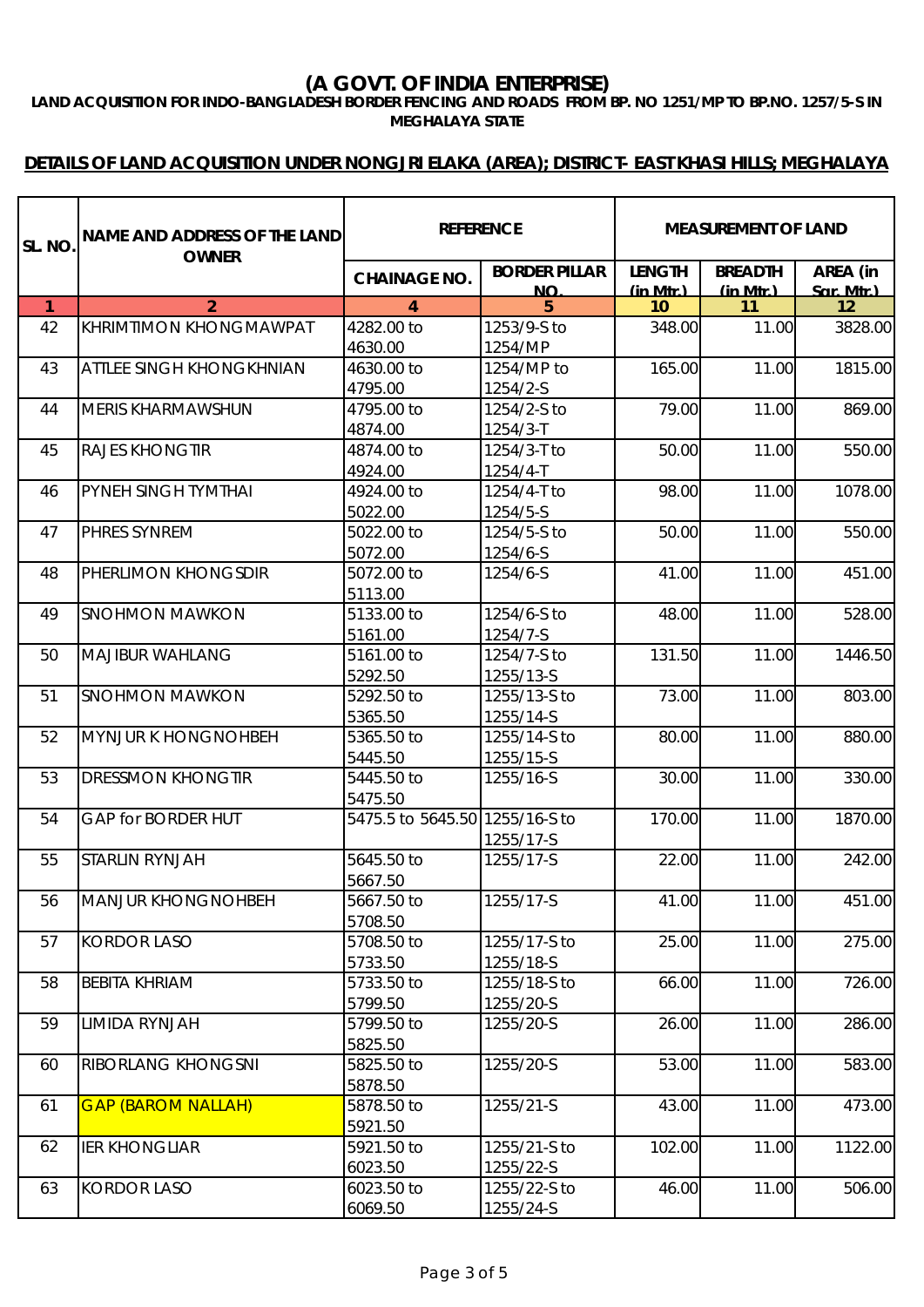**LAND ACQUISITION FOR INDO-BANGLADESH BORDER FENCING AND ROADS FROM BP. NO 1251/MP TO BP.NO. 1257/5-S IN MEGHALAYA STATE**

| SL. NO.        | <b>NAME AND ADDRESS OF THE LAND</b><br><b>OWNER</b> | <b>REFERENCE</b>      |                            | <b>MEASUREMENT OF LAND</b>     |                            |                      |
|----------------|-----------------------------------------------------|-----------------------|----------------------------|--------------------------------|----------------------------|----------------------|
|                |                                                     | <b>CHAINAGE NO.</b>   | <b>BORDER PILLAR</b><br>NΩ | <b>LENGTH</b><br>$(in$ Mtr $)$ | <b>BREADTH</b><br>(in Mtr) | AREA (in<br>Sar Mtr) |
| $\overline{1}$ | $\overline{2}$                                      | 4                     | 5                          | 10                             | 11                         | 12                   |
| 64             | <b>KESPER RYNGA</b>                                 | 6069.50 to            | 1255/24-S to               | 63.00                          | 11.00                      | 693.00               |
|                |                                                     | 6132.50               | 1255/25-S                  |                                |                            |                      |
| 65             | SHANBORLANG NONGRUM                                 | 6132.50 to            | 1255/25-S                  | 17.00                          | 11.00                      | 187.00               |
|                |                                                     | 6149.50               |                            |                                |                            |                      |
| 66             | <b>KESPER RYNGA</b>                                 | 6149.50 to            | 1255/25-S to               | 32.00                          | 11.00                      | 352.00               |
|                |                                                     | 6181.50               | 1255/26-S                  |                                |                            |                      |
| 67             | <b>KOBIN MAWIONG</b>                                | 6181.50 to            | 1256/MP                    | 60.00                          | 11.00                      | 660.00               |
|                |                                                     | 6241.50               |                            |                                |                            |                      |
| 68             | <b>PALATBOR NOMEY</b>                               | 6241.50 to            | 1256/MP to                 | 50.00                          | 11.00                      | 550.00               |
|                |                                                     | 6291.50               | 1256/1-S                   |                                |                            |                      |
| 69             | <b>SUNITA KHRIAM</b>                                | 6291.50 to            | 1256/1-S                   | 44.00                          | 11.00                      | 484.00               |
|                |                                                     | 6335.50               |                            |                                |                            |                      |
| 70             | PALATBOR NOMEY                                      | 6335.50 to            | 1256/1-S to                | 21.00                          | 11.00                      | 231.00               |
|                |                                                     | 6356.50               | 1256/2-S                   |                                |                            |                      |
| 71             | (DISPUTED LAND) SANJOY                              | 6356.50 to            | 1256/2-S to                | 23.00                          | 11.00                      | 253.00               |
|                | <b>NONGRUM/KORDORMON</b>                            | 6379.50               | 1256/3-S                   |                                |                            |                      |
|                | <b>LASO/LAPHRANG LASO</b>                           |                       |                            |                                |                            |                      |
| 72             | <b>NANGLANG RYNGKHUN</b>                            | 6379.50 to            | 1256/3-S                   | 12.00                          | 11.00                      | 132.00               |
|                |                                                     | 6391.50               |                            |                                |                            |                      |
| 73             | <b>BEBITA KHRIAM</b>                                | 6391.50 to            | 1256/3-S to                | 31.00                          | 11.00                      | 341.00               |
|                |                                                     | 6422.50               | 1256/4-S                   |                                |                            |                      |
| 74             | <b>PALATBOR NOMEY</b>                               | 6422.50 to            | 1256/4-S to                | 60.00                          | 11.00                      | 660.00               |
|                |                                                     | 6482.50               | 1256/5-S                   |                                |                            |                      |
| 75             | <b>HAMARBATHEW KHONGTIR</b>                         | 6482.50 to            | 1256/5-S to                | 45.00                          | 11.00                      | 495.00               |
|                |                                                     | 6527.50               | 1256/6-S                   |                                |                            |                      |
| 76             | (DISPUTED LAND) PALATBOR                            | 6527.50 to            | 1256/6-S                   | 30.00                          | 11.00                      | 330.00               |
|                | <b>NOMEY and YUNICA KHRIAM</b>                      | 6557.50               |                            |                                |                            |                      |
| 77             | <b>NANGLANG RYNGKHUN</b>                            | 6557.50 to            | 1256/6-S to                | 41.00                          | 11.00                      | 451.00               |
|                |                                                     | 6598.50               | 1256/7-S                   |                                |                            |                      |
| 78             | <b>TRAILY LASO</b>                                  | 6598.50 to            | 1256/7-S to                | 59.00                          | 11.00                      | 649.00               |
|                |                                                     | 6657.50               | 1256/8-S                   |                                |                            |                      |
| 79             | (DISPUTED LAND) PRODIP                              | 6657.50 to            | 1256/8-S                   | 51.00                          | 11.00                      | 561.00               |
|                | KHRIAM/ BAILAN TYMTHAI                              | 6708.50               |                            |                                |                            |                      |
| 80             | <b>AILIN KHONGTIR</b>                               | 6708.50 to            | 1256/10-S                  | 41.00                          | 11.00                      | 451.00               |
| 81             | (DISPUTED LAND) PALATBOR                            | 6749.50<br>6749.50 to | 1256/10-S to               | 30.00                          | 11.00                      | 330.00               |
|                | <b>NOMEY and KESPER RYNGA</b>                       | 6779.50               | 1256/11-S                  |                                |                            |                      |
| 82             | <b>NANGLANG RYNGKHUN</b>                            | 6779.50 to            | 1256/11-S                  | 33.50                          | 11.00                      | 368.50               |
|                |                                                     | 6813.00               |                            |                                |                            |                      |
| 83             | (DISPUTED LAND) PALATBOR                            | 6813.00 to            | 1256/11-S to               | 60.00                          | 11.00                      | 660.00               |
|                | NOMEY/ TRAILY LASO                                  | 6873.00               | 1256/12-S                  |                                |                            |                      |
| 84             | <b>LAPHRANG LASO</b>                                | 6873.00 to            | 1256/12-S to               | 60.00                          | 11.00                      | 660.00               |
|                |                                                     | 6933.00               | 1256/14-S                  |                                |                            |                      |
|                |                                                     |                       |                            |                                |                            |                      |